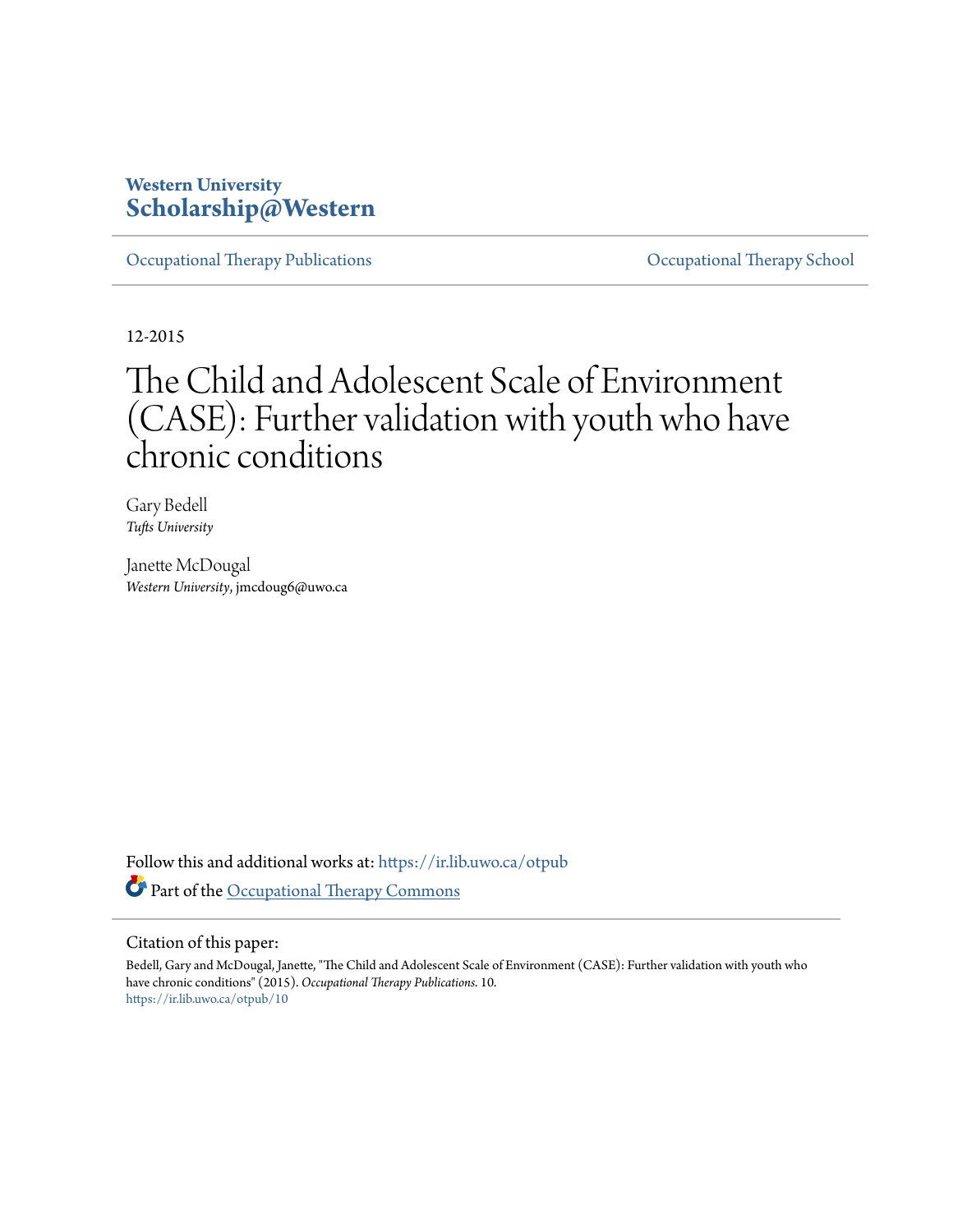



**Developmental Neurorehabilitation**

**ISSN: 1751-8423 (Print) 1751-8431 (Online) Journal homepage:<http://www.tandfonline.com/loi/ipdr20>**

# **The Child and Adolescent Scale of Environment (CASE): Further validation with youth who have chronic conditions**

**Gary Bedell & Janette McDougall**

**To cite this article:** Gary Bedell & Janette McDougall (2015) The Child and Adolescent Scale of Environment (CASE): Further validation with youth who have chronic conditions, Developmental Neurorehabilitation, 18:6, 375-382, DOI: [10.3109/17518423.2013.855273](http://www.tandfonline.com/action/showCitFormats?doi=10.3109/17518423.2013.855273)

**To link to this article:** <https://doi.org/10.3109/17518423.2013.855273>

Gary Bedell and Janette McDougall.



Published online: 04 Dec 2015.

| ł |
|---|
|---|

[Submit your article to this journal](http://www.tandfonline.com/action/authorSubmission?journalCode=ipdr20&show=instructions)  $\mathbb{Z}$ 

**III** Article views: 608



[View Crossmark data](http://crossmark.crossref.org/dialog/?doi=10.3109/17518423.2013.855273&domain=pdf&date_stamp=2015-12-04)<sup>C</sup>

 $\mathbb{C}$  [Citing articles: 5 View citing articles](http://www.tandfonline.com/doi/citedby/10.3109/17518423.2013.855273#tabModule)  $\mathbb{C}$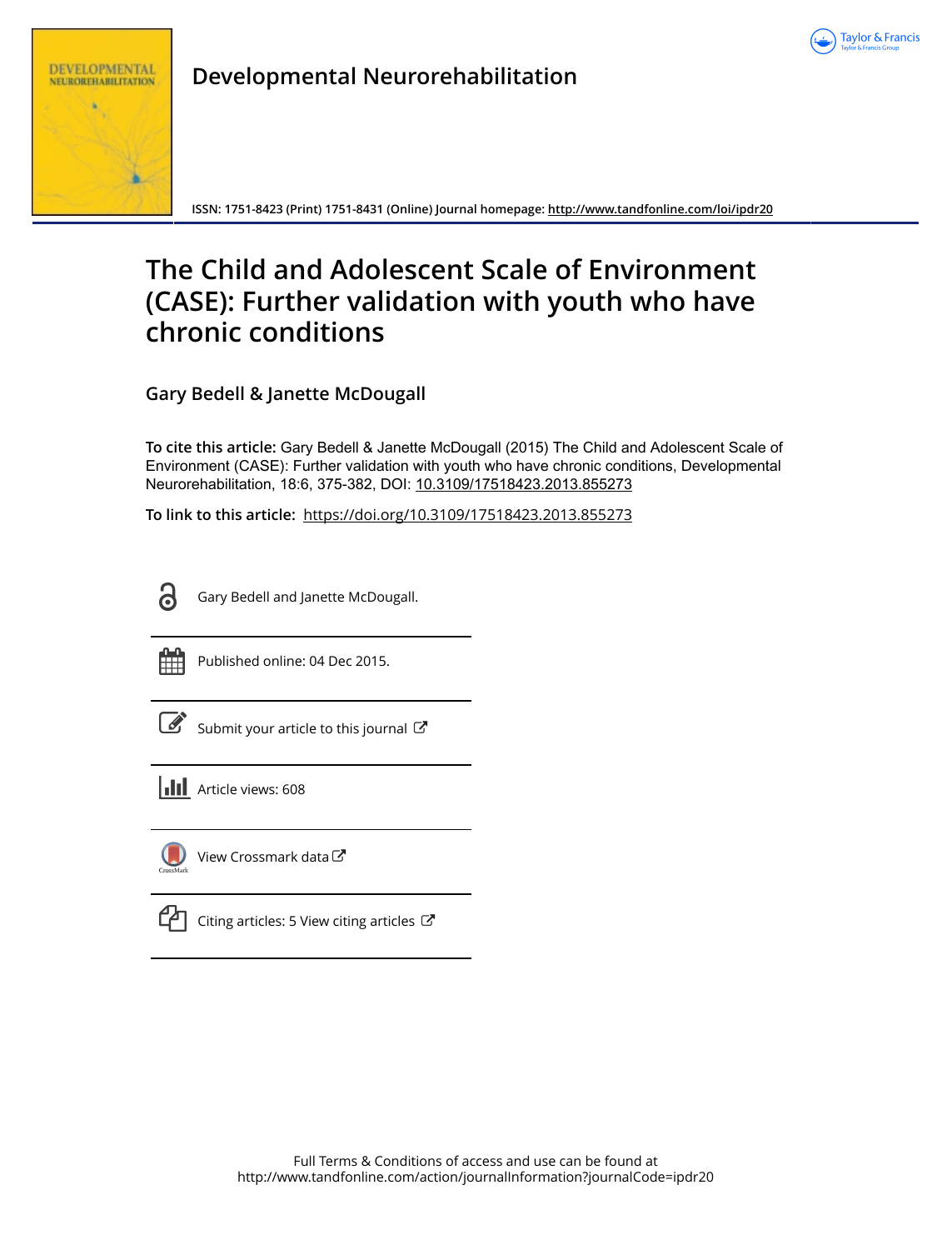Dev Neurorehabil, 2015; 18(6): 375–382 NEUROREHABILITATION Published with license by Taylor & Francis. DOI: 10.3109/17518423.2013.855273



ORIGINAL ARTICLE

# The Child and Adolescent Scale of Environment (CASE): Further validation with youth who have chronic conditions

Gary Bedell<sup>1</sup> & Janette McDougall<sup>2</sup>

DEVELOPMENTAL

<sup>1</sup> Department of Occupational Therapy, Tufts University, Medford, Massachusetts, United States and <sup>2</sup>Thames Valley Children's Centre, Ontario, Canada

## Abstract

Objective: To further validate the Child and Adolescent Scale of Environment (CASE). Methods: Baseline data ( $n = 430$ ) were analyzed from a longitudinal study on quality of life for youth with chronic conditions ages 11–17 in Ontario, Canada. Internal consistency and structure, and convergent and discriminant validity were examined via Cronbach's alpha  $(\alpha)$ , exploratory factor analyses, correlation analyses and ANOVA.

*Results*: The CASE had high internal consistency ( $\alpha$  = 0.89). A three-factor solution was produced with 55% variance explained: (1) Community/Home Resources, (2) School Resources and (3) Physical Design/Access). CASE total and factor scores were significantly correlated with scores from measures of impairment and participation (i.e. youth with more problematic environments had more severe impairment and more restricted participation). Significant differences in CASE scores existed for primary condition and impairment severity, but not for age or gender. Conclusion: Results provide additional CASE validation evidence. Further testing is needed with more diverse and representative samples.

#### Introduction

Physical, social and attitudinal features of the environment have an impact on the participation of children and youth with chronic conditions and disabilities across home, school and community contexts [[1–6\]](#page-9-0). Environmental factors are categorized into five broad domains in the World Health Organization's International Classification of Functioning, Disability and Health (ICF) and the more recent child and youth version (ICF-CY) [[7, 8](#page-9-0)]: (1) products and technology; (2) natural environment and human-made changes to environment; (3) support and relationships; (4) attitudes; and (5) services, systems and policies. Each of these broad domains consists of a number of sub-domains of environmental factors that could act as facilitators or barriers to the child's participation in activities.

Anaby and colleagues [\[1](#page-9-0)] recently conducted a scoping review of the effects of environmental factors on participation of children and youth with chronic conditions/disabilities and identified that each of the five broad ICF domains influenced participation in some way as both a facilitator and barrier. More environmental barriers than facilitators were reported in the studies reviewed with the most common barriers being negative

#### Keywords

Chronic conditions, disability, environment, measurement, participation, youth

#### **History**

Received 6 August 2013 Revised 9 October 2013 Accepted 10 October 2013 Published online 4 December 2013

attitudes, followed by inaccessible physical environments and inadequate or lack of services, policies and support from staff or service providers. The most common facilitators were social support from family and friends followed by geographic location (i.e. the policies, resources and opportunities associated with home, community or country of residence). Anaby and colleagues also found that most studies focused on children ages 6 to 12 with physical conditions/disabilities and recommended that more research was needed on children with other conditions/disabilities who were older or younger than the 6 to 12 year age range.

Recent reviews have identified strengths and limitations of measures of environmental factors for use with children and youth with chronic conditions and disabilities in terms of coverage of the ICF domains, practical utility and/or psychometric evidence [[9, 10](#page-9-0)]. The Child and Adolescent Scale of Environment (CASE) [\[11](#page-9-0)] is one promising environmental measure identified in these reviews. Reported strengths of the CASE are that it is brief but has good overall coverage of the five ICF environmental domains; is easy to complete and score (no formal training is required); is free to use; has evidence of reliability and validity; and was developed specifically to assess environmental factors affecting children and youth [\[9](#page-9-0), [10\]](#page-9-0). A key criticism of the CASE is that most psychometric evidence comes from studies on children and youth with traumatic and other acquired brain injuries rather than a broad range of potentially disabling conditions.

The purpose of this study was to further examine the validity of the CASE for Canadian youth aged 11–17 years with

 $©$  Gary Bedell and Janette McDougall.

Correspondence: Gary Bedell, Department of Occupational Therapy, Tufts University, 26 Winthrop Street, Medford, MA 02155, USA. Tel: 617-627-2854. Fax: 617-627-3722. E-mail: gary.bedell@tufts.edu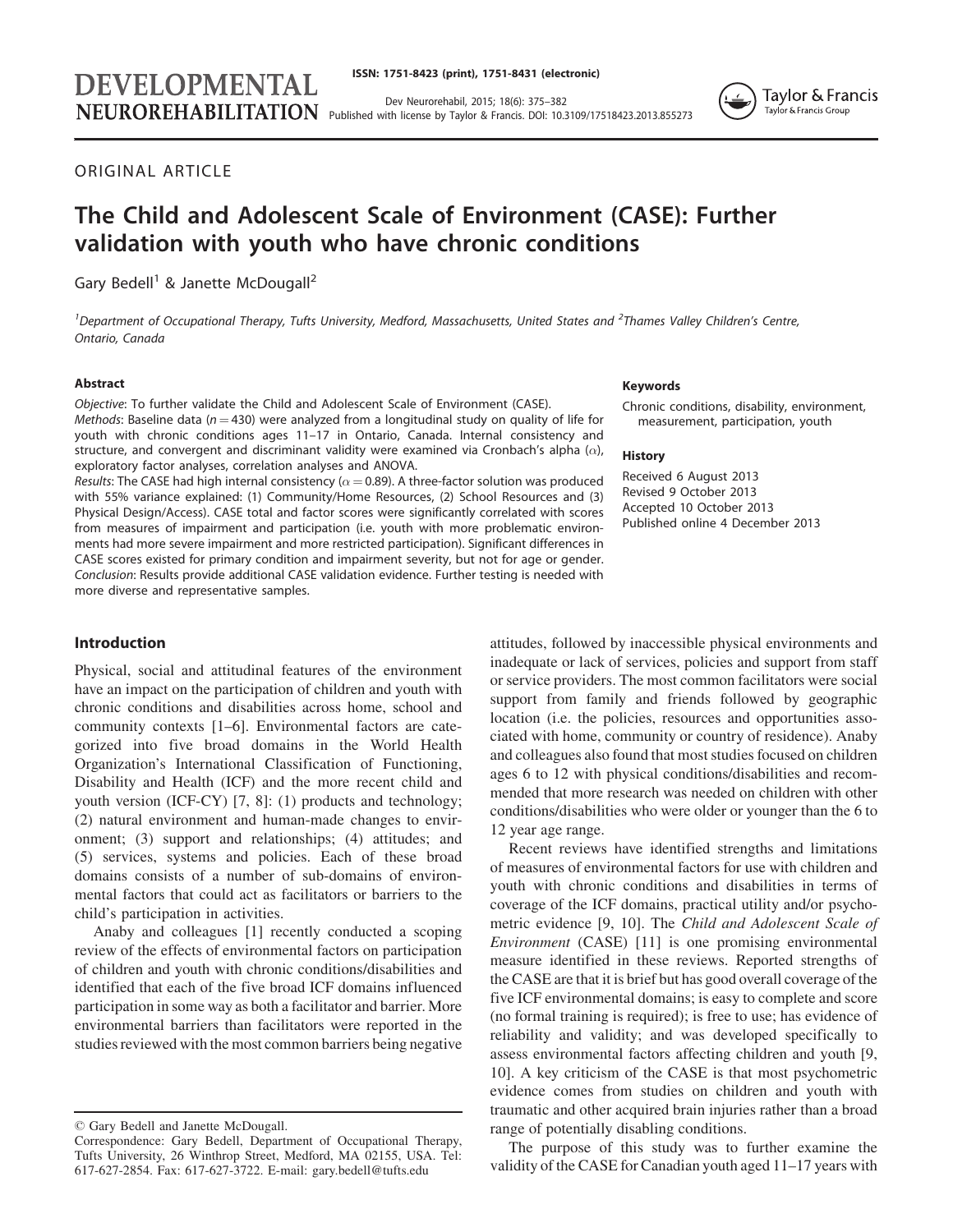<span id="page-3-0"></span>

|  |  | Table I. Sample characteristics and CASE scores: Descriptive statistics. |  |  |  |  |  |
|--|--|--------------------------------------------------------------------------|--|--|--|--|--|
|--|--|--------------------------------------------------------------------------|--|--|--|--|--|

|                                                |          | <b>CASE</b> Scores |                 |  |
|------------------------------------------------|----------|--------------------|-----------------|--|
| Characteristics                                | $n(\%)$  | M(SD)              | Minimum-Maximum |  |
| Age                                            |          |                    |                 |  |
| 11                                             | 101(24)  | 25.17 (6.52)       | $18 - 48$       |  |
| 12                                             | 58 (14)  | 25.78 (6.77)       | 18-44           |  |
| 13                                             | 56 (13)  | 25.22(6.49)        | $18 - 40$       |  |
| 14                                             | 49(11)   | 26.17(6.67)        | $18 - 45$       |  |
| 15                                             | 41(10)   | 25.85(6.56)        | $18 - 42$       |  |
| 16                                             | 57 (13)  | 24.77 (6.29)       | $18 - 40$       |  |
| 17                                             | 68 (16)  | 26.88 (7.05)       | 18-48           |  |
| Gender                                         |          |                    |                 |  |
| Female                                         | 194 (45) | 25.11(6.27)        | $18 - 48$       |  |
| Male                                           | 236(55)  | 26.08(6.85)        | 18-48           |  |
| Primary Chronic Condition                      |          |                    |                 |  |
| Cerebral Palsy                                 | 149 (35) | 26.96 (6.84)       | 18-48           |  |
| Acquired Brain Injury                          | 59 (14)  | 24.72 (6.06)       | $18 - 37$       |  |
| Autism Spectrum Disorder & Asperger's Syndrome | 37(9)    | 28.03 (6.33)       | 18-44           |  |
| Spina Bifida                                   | 35(8)    | 27.44 (7.17)       | 18-48           |  |
| Cleft Lip-Palate                               | 33(8)    | 20.35(3.52)        | $18 - 33$       |  |
| Developmental Delay & Down's Syndrome          | 33(8)    | 25.31 (6.09)       | $18 - 40$       |  |
| Amputation                                     | 17(4)    | 20.29(2.30)        | $18 - 26$       |  |
| <b>Communication Disorder</b>                  | 11(3)    | 25.40 (6.85)       | $18 - 39$       |  |
| Other                                          | 56 (13)  | 25.19 (6.44)       | 18-42           |  |

Sample  $(n = 430)$ ; percentages rounded up to the nearest whole number.

a broad range of chronic conditions. There were four research aims:

- (1) To examine the internal structure of the CASE through exploratory factor analyses.
- (2) To examine the internal consistency of the CASE and the CASE factor subscales that were informed by the components extracted from exploratory factor analyses.
- (3) To examine the convergent validity of the CASE scores and CASE factor scores through correlation analyses with scores from the Child and Adolescent Scale of Participation (CASP) and Child and Adolescent Factors Inventory (CAFI) [\[11–14](#page-9-0)].
- (4) To examine the discriminant (known-groups) validity of the CASE total score and CASE factor scores through analyses of group differences according to primary chronic condition and impairment severity.
- (a) We hypothesized that youth in our sample with primary conditions that are more often associated with greater physical and/or social problems would have significantly higher CASE scores than youth with conditions that are less often associated with these environmental problems.
- (b) We also hypothesized that youth with more severe impairment in cognitive, physical and psychological functioning, regardless of primary health condition, would have significantly higher CASE scores than youth with less severe impairment in these areas.

## Methods

#### Recruitment and data collection

The research presented in this article was approved by the institutional review boards of authors conducting this study. Baseline data were examined from an ongoing longitudinal prospective cohort study examining predictors of changes in quality of life for youth with chronic conditions [[15, 16\]](#page-9-0). Data were collected on a random sample of 430 Canadian youth

aged 11–17 with various chronic conditions. Youth and their parents were recruited from eight children's treatment centers in the province of Ontario. Youth had one or more chronic conditions (Table I).

Baseline data collection occurred in the respondent's home or in a private office at the youth's treatment center according to the parent's and youth's preferences. Interviewers obtained written informed consent in person from youth and parents just prior to conducting the baseline assessment. Only data collected from the parent report measures were examined in this study. The parent questionnaire that included the CASE, CASP and CAFI was self-completed (30–60 minutes), most often by the youth's mother, in a separate room from the youth [\[15](#page-9-0), [16](#page-9-0)]. These three measures (described next) were initially developed as part of the Child and Family Follow-up Survey (CFFS), a parent-report measure used to monitor outcomes and needs of children with traumatic and other acquired brain injuries (TBI/ABI) and their families [\[12–14](#page-9-0), [17, 18\]](#page-9-0) and subsequently have been used to assess children with other conditions and disabilities [[12](#page-9-0), [15](#page-9-0), [19](#page-9-0)].

#### Measures

#### Child and Adolescent Scale of Environment

The CASE [\[11](#page-9-0)] is an adaptation of the Craig Hospital Inventory of Environmental Factors (CHIEF) [\[20](#page-9-0)], an instrument initially designed to assess the frequency and impact of environmental barriers experienced by adults with disabilities. Items from the CHIEF were modified and additional items were developed to create the CASE for use as a parent-report measure to assess children and youth with ABI and other chronic conditions and disabilities.

The CASE consists of 18 items that ask parents/guardians only about the impact (not frequency) of problems that their child directly or indirectly encounters with physical, social and attitudinal environment features of the child's home,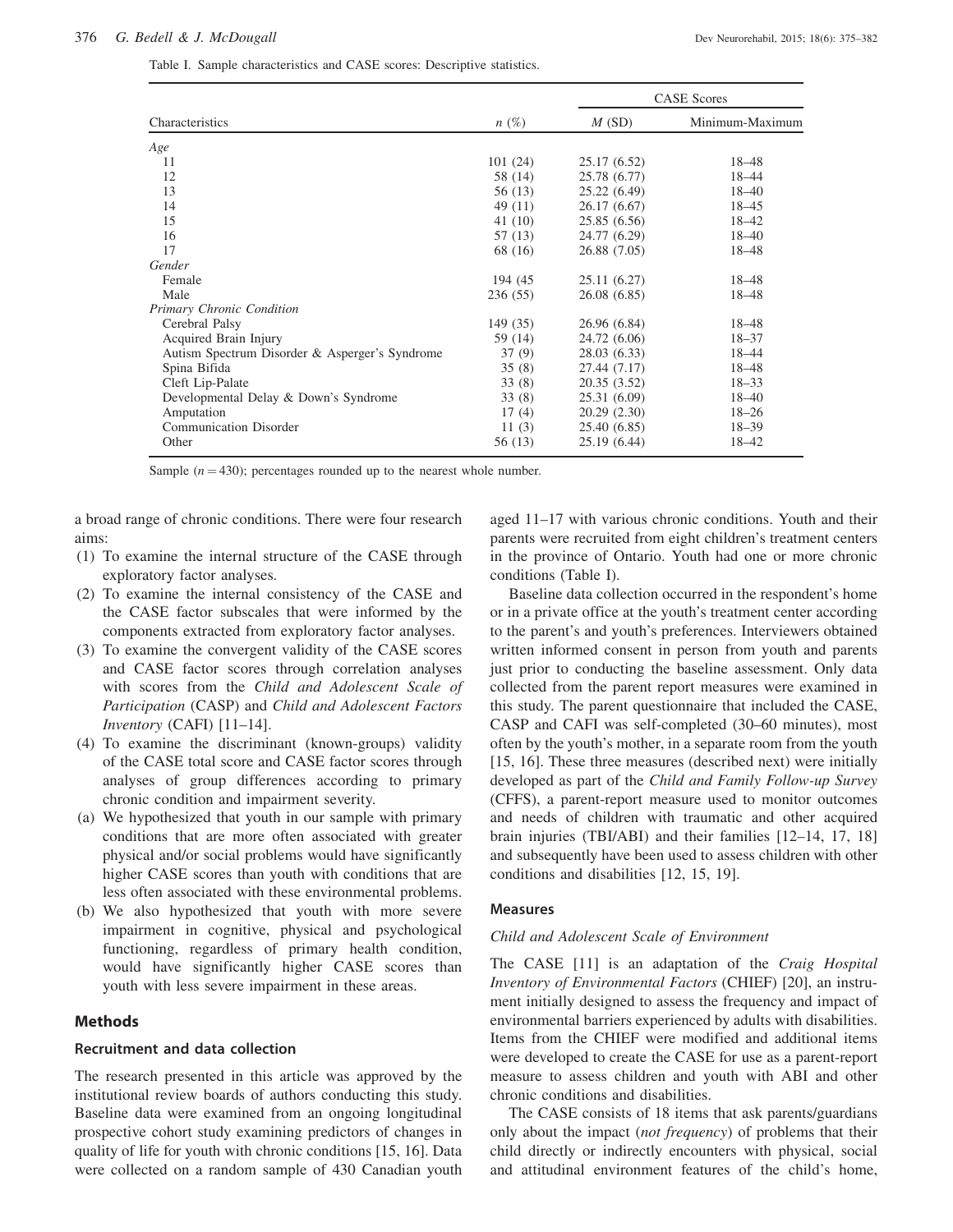school and community and problems with the quality or availability of services or assistance that the child receives or might need. The list of CASE items with shortened names is presented later in [Table II.](#page-5-0) The actual item names have more description and often include examples. For example, item 1, ''Home: Physical design'', is short for ''Problem with design and layout of home (Hard to get to places and things, or hard to see or hear important information)'' and item 7, ''Community: Attitudes'' is short for ''Problems with people's attitudes toward your child in the community or neighborhood''.

Each CASE item or problem is rated on a 3-point scale:  $1 = No$  problem;  $2 =$  Little problem;  $3 =$  Big problem. There are a number of ways to score the CASE depending on the purpose of the project or research being conducted [\[11](#page-9-0)]. For this study, a simple sum of the items was used to compute the total CASE score (with possible score ranges from 18 to 54) as well as the CASE factor subscale scores that were informed by factor analyses (described later in the results). Higher scores indicate a greater impact of environment problems or overall, a more problematic environment.

The CASE has reported evidence of test–retest reliability [intraclass correlation coefficient  $(ICC) = 0.75$ ], and internal consistency (Cronbach's  $\alpha = 0.84$  and 0.91) [\[2](#page-9-0), [9, 11](#page-9-0), [13](#page-9-0)]. With respect to construct validity, higher CASE scores were significantly associated with lower participation scores on the CASP, with lower functional skills scores on the Pediatric Evaluation of Disability Inventory (PEDI) [[21\]](#page-9-0), and with higher impairment scores on the Child Adolescent Factors Inventory (CAFI) [\[2](#page-9-0), [9](#page-9-0), [11–14](#page-9-0)]. More recent analyses demonstrated that as a group, children with chronic conditions/ disabilities had significantly higher CASE scores than children without identified chronic conditions/disabilities [\[11\]](#page-9-0).

Initial results from factor analyses and Rasch analyses suggested that the CASE is best viewed as an inventory of environmental factors or a multidimensional scale rather than a unidimensional scale [[13\]](#page-9-0). More recent factor analyses identified four main factors that explained 58% of the variance: (1) problems associated with home/community (includes inadequate information, problems with government policies); (2) school-related problems (support, assistance, services, equipment, attitudes); (3) problems with physical design of school, home and community; and (4) other family/ neighborhood problems (family stress, problems with finances, inadequate transportation and neighborhood crime/ violence) [[9, 11](#page-9-0)].

## Child and Adolescent Scale of Participation

The CASP [\[11–14](#page-9-0)] was initially designed as a parent/guardian report measure to assess the extent to which children and youth participate in home, school and community activities in comparison to same-age children and youth. The 20 items of the CASP are rated using a 4-point scale  $(4 = age$  expected/ full participation;  $3 =$ somewhat limited;  $2 =$ very limited;  $1 =$ unable), or scored as "not applicable" (i.e. for younger children). The ''not applicable option'' was not needed for this sample because all items pertained to youth aged 11–17 [\[16](#page-9-0)]. For this study, a simple sum of the items was used to compute the total CASP score (with possible score ranges from 20 to 80). A higher score on the CASP represents a greater extent of participation.

The CASP has reported evidence of inter-rater reliability  $(ICC = 0.95)$ , internal consistency  $(\alpha = 0.96)$  and construct validity [[2, 12–14](#page-9-0)]. A recent study examined the psychometric properties of a new youth-report version of the CASP and the original parent-report version using the same data set that was evaluated in this study [[15\]](#page-9-0). The results indicated that the parent-report CASP (i.e. the version used in this study) had somewhat higher internal consistency (Cronbach's  $\alpha$  = 0.96) than the youth-report CASP (Cronbach's  $\alpha$  = 0.87). Fairly high internal consistency was also found for the three CASP factor subscales that were informed by factor analyses of the parent-report CASP: 1) social, leisure and communication ( $\alpha$  = 0.90); 2) advanced daily activities ( $\alpha$  = 0.86); and 3) basic daily activities and mobility ( $\alpha = 0.89$ ).

Internal consistency for the CASP factor subscales was also somewhat higher for the parent-report CASP than the youth-report [[16\]](#page-9-0). We examined only the parent-report CASP scores in this research. This also allowed us to keep all comparisons across measures to parent report (including the CAFI which is described next).

#### Child and Adolescent Factors Inventory

The CAFI [\[12](#page-9-0), [13](#page-9-0)] consists of a list of 15 problems or impairments related to health and cognitive, physical and psychological functioning. Similar to the CASE, each item or problem is rated on a 3-point ordinal scale:  $1 = No$ problem;  $2 =$  Little problem;  $3 =$  Big problem. For this study, a simple sum of the items was used to compute the total CASP score (with possible score ranges from 15 to 45). A higher score on the CAFI indicates a greater extent of impairment.

The CAFI has reported evidence of test–retest reliability  $(ICC = 0.68)$ , and internal consistency  $(\alpha = 0.86)$  and construct validity [\[2](#page-9-0), [12–14\]](#page-9-0). Results from initial factor analyses and Rasch analyses suggest that the CAFI is best viewed as an inventory of child-related impairments rather than a unidimensional scale [\[12–14](#page-9-0)].

#### Data analyses

Descriptive statistics [mean (M), standard deviation (SD), frequency and ranges) were used to examine demographics and CASE summary scores. Exploratory factor analyses with varimax rotation and Kaiser normalization were used to assess the internal structure of the CASE. Cronbach's alpha was used to assess the internal consistency of the CASE as well as the CASE factor subscales that were created based on the components extracted from factor analyses. Correlation analyses using Pearson's product moment correlation coefficients (r) assessed convergent validity of the CASE by examining CASE score associations with CASP and CAFI scores.

Analysis of variance (ANOVA) was used to assess discriminant (known-groups) validity of the CASE by examining group differences in CASE total and factor subscale scores according to primary chronic condition and impairment severity. When a statistically significant difference was found, a Scheffés post hoc comparison test was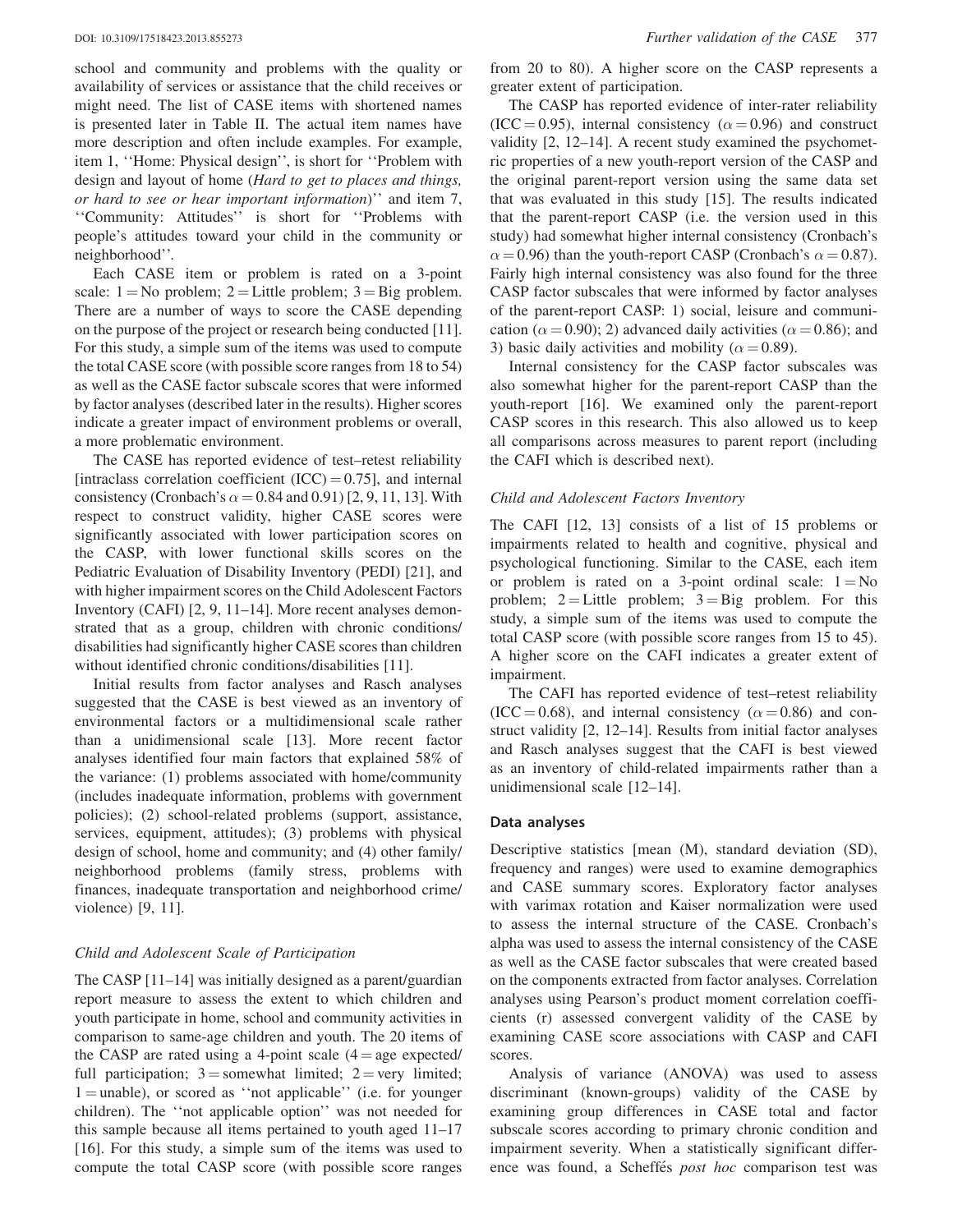#### <span id="page-5-0"></span>378 G. Bedell & J. McDougall Dev Neurorehabil, 2015; 18(6): 375–382

used to further examine where specific differences existed among condition groups and impairment severity categories. The effects of youth age and sex on CASE scores were also examined via ANOVA to determine whether they needed to be controlled for when analyzing group differences related to primary condition and impairment severity.

To examine known-groups validity for impairment severity, regardless of the type of primary condition, we selected three items from the CAFI that each represented common but different types of impairments often experienced by youth with chronic conditions/disabilities: ''Problem solving/Judgment'' (Cognitive impairment); ''Movement (e.g. balance, coordination, muscle tone)'' (Physical impairment); ''Psychological (e.g. anxiety, depression)'' (Psychological impairment).

## Results

#### Participant characteristics

Youth age, sex and chronic condition group demographic data and corresponding CASE scores are presented in [Table I](#page-3-0). The mean age of youth was 14 years  $(SD = 2.2)$ . Elevenyear-olds comprised the largest age group. There were slightly more males (55%) than females, and cerebral palsy was the largest condition group ( $n = 149, 35\%$ ). In terms of CASE

Table II. Results from factor analyses.

|                                        | Factor 1                        | Factor 2                   | Factor 3                      |
|----------------------------------------|---------------------------------|----------------------------|-------------------------------|
| CASE items                             | Community/<br>Home<br>Resources | School<br><b>Resources</b> | Physical<br>Design/<br>Access |
| 1. Home: Physical design               | 0.105                           | $-0.015$                   | $0.782*$                      |
| 2. Community: Physical design          | 0.103                           | 0.017                      | $0.846*$                      |
| 3. School: Physical design             | $-0.049$                        | $0.389\dagger$             | $0.631*$                      |
| 4. Community/Home: Support             | $0.613*$                        | $0.430+$                   | 0.199                         |
| 5. School: Support                     | 0.207                           | $0.852*$                   | 0.073                         |
| 6. School: Attitudes                   | 0.195                           | $0.791*$                   | 0.129                         |
| 7. COMMUNITY: Attitudes                | $0.445\dagger$                  | $0.475\dagger$             | 0.148                         |
| 8. Assistive Equipment                 | $0.381\dagger$                  | 0.232                      | $0.479*$                      |
| 9. Community/Home: Assistance          | $0.654*$                        | $0.311\dagger$             | 0.099                         |
| 10. School: Assistance                 | 0.202                           | $0.815*$                   | 0.111                         |
| 11. Transportation                     | 0.265                           | 0.122                      | $0.576*$                      |
| 12. School: Programs/services          | $0.315\dagger$                  | $0.653*$                   | 0.106                         |
| 13. Community: Programs/services       | $0.622*$                        | 0.221                      | 0.264                         |
| 14. Family Finances                    | $0.750*$                        | 0.078                      | 0.209                         |
| 15. Family Stress                      | $0.683*$                        | 0.167                      | 0.210                         |
| 16. Community: Crime & Violence        | $0.428*$                        | 0.088                      | $-0.021$                      |
| 17. Government agencies/policies       | $0.709*$                        | 0.107                      | 0.207                         |
| 18. Information                        | $0.611*$                        | 0.292                      | $-0.084$                      |
| Variance explained (total $= 55.02\%)$ | 21.87%                          | 18.64%                     | 14.51%                        |
|                                        |                                 |                            |                               |

\*Item loaded more strongly on this factor.

them shared variance with this factor; boldfaced items used to create subscales for each specified factor.

Table III. Results from correlation analyses.

scores, there were no statistically significant group differences for age (F = 0.663,  $p = 0.68$ ) or sex (F = 2.102,  $p = 0.15$ ), and thus these variables were not controlled for in later analyses.

Parents' average age was 45 years  $(SD = 6.5)$ , with more female (88%) than male parents. Eighty-three percent of parent respondents were birth mothers, 10% were birth fathers, 4% were adoptive mothers and 3% were another type of relationship (e.g. stepfather, grandmother). English was spoken in 90% of families' homes, French in 2% and various other languages in 8% of homes.

# Internal structure and consistency

The results from exploratory factor analysis produced a threefactor solution in five iterations contributing approximately 55% of the explained variance: (1) Community and Home Resources; (2) School Resources; and (3) Physical Design and Access (Table II). More items (i.e. 11 out of 18) loaded  $(>0.30)$ on the first factor. Also, six items loaded (shared variance) on two factors (i.e. School Physical design; Community/Home Support; Community Attitudes; Assistive Equipment; Community/Home Assistance; School Programs/Services).

Internal consistency of the 18-item CASE was high (Cronbach's  $\alpha = 0.893$ ). Three CASE factor subscales were created based on the results of the factor analyses and their item content when items loaded fairly equally on more than one factor (i.e. item 7. Community Attitudes, see Table II). The first factor subscale, Community/Home Resources, included nine items (4, 7, 9, 13–18) and had moderately high internal consistency ( $\alpha = 0.853$ ). Scores on this scale could range from 9 to 27. The second factor subscale, School Resources, included four items (5, 6, 10, 12) and had moderately high internal consistency ( $\alpha = 0.846$ ). Scores on this scale could range from 4 to 12. The third factor subscale, Physical Design/Access, included five items (1, 2, 3, 8, 11) and had moderate internal consistency ( $\alpha = 0.756$ ). Scores on this scale could range from 5 to 20.

#### Convergent validity

The CASE total and factor scores were significantly correlated ( $p \le 0.001$ ) with the CAFI and CASP scores (see Table III), and these correlations were in the expected directions. Specifically, positive correlations were found between CASE and CAFI scores indicating that, on average, youth with a greater extent of environmental problems also had a greater extent of impairment. Negative correlations were found between the CASE and CASP scores indicating that youth with a greater extent of environmental problems also had a lesser extent of (or more restricted) participation.

| <b>CASE</b> Scores                | CAFI | CASP:<br>Total | CASP: Social, Leisure,<br>Communication | CASP: Advanced<br>Daily Living | CASP: Basic Daily<br>Living/Mobility |
|-----------------------------------|------|----------------|-----------------------------------------|--------------------------------|--------------------------------------|
| 1. CASE: Total                    | 0.52 | $-0.61$        | $-0.54$                                 | $-0.57$                        | $-0.55$                              |
| 2. CASE: Community/Home Resources | 0.56 | $-0.62$        | $-0.57$                                 | $-0.60$                        | $-0.51$                              |
| 3. CASE: School Resources         | 0.37 | $-0.37$        | $-0.36$                                 | $-0.37$                        | $-0.26$                              |
| 4. CASE: Physical Design/Access   | 0.28 | $-0.45$        | $-0.31$                                 | $-0.37$                        | $-0.58$                              |

CASE (Child & Adolescent Scale of Environment); CAFI (Child & Adolescent Factors Inventory); CASP (Child & Adolescent Scale of Participation). All Pearson product moment correlation coefficients were statistically significant ( $p \leq 0.001$ ).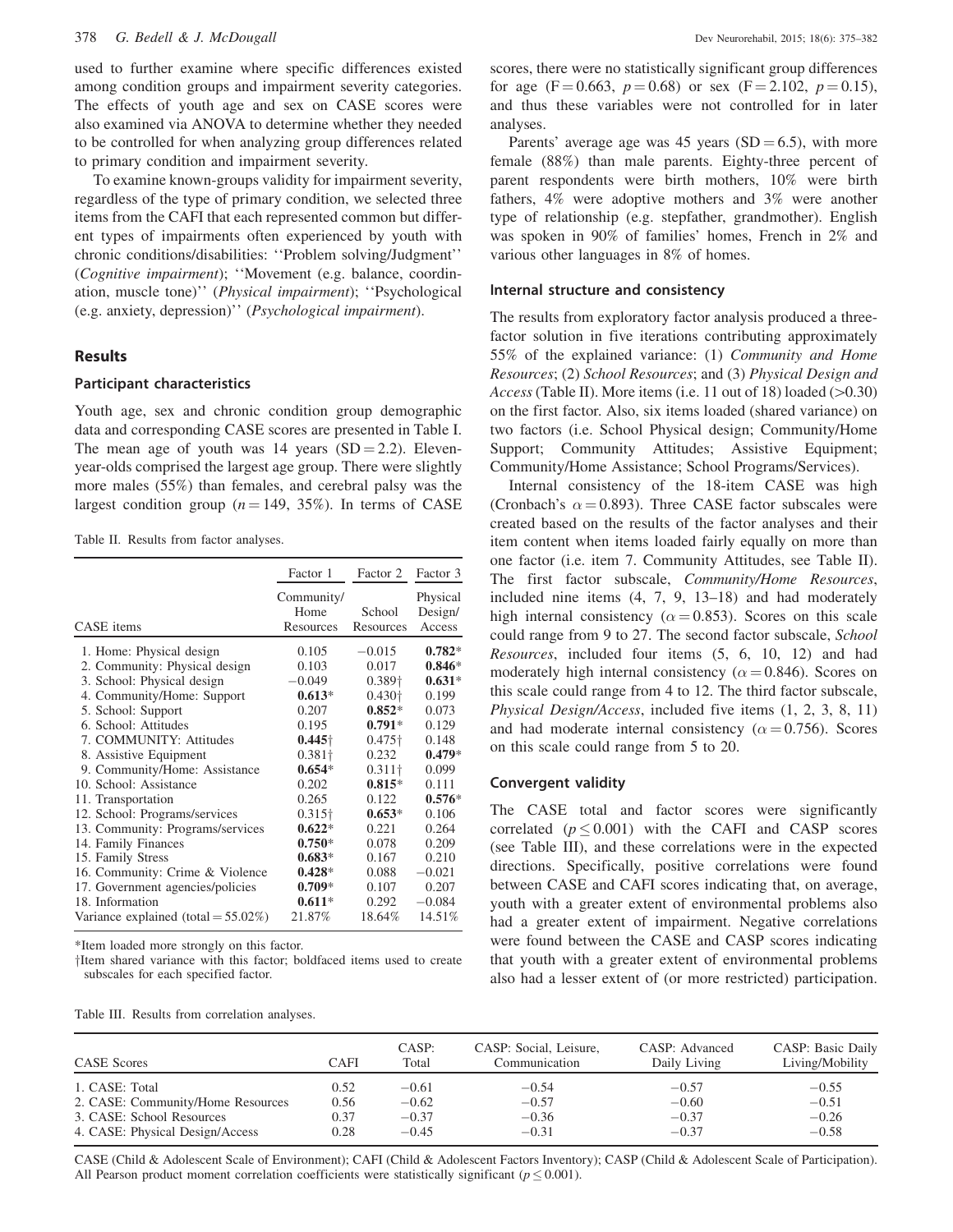Overall, the CASE total score and CASE Community/Home Resources factor score had stronger (moderate) associations  $(r> \pm 0.50)$  with the CAFI and CASP scores than did the CASE School Resources and Physical Design/Access factor scores. One exception to this pattern was the moderate association  $(r = -0.58)$  found between the CASE Physical Design/Access factor score and the CASP Basic Daily Living/Mobility factor score.

#### Discriminant (known-groups) validity

The results from ANOVA identified significant CASE score differences related to primary chronic condition group (Table IV) and impairment severity category (Table IV). Due to multiple comparisons, Bonferroni corrected significance levels were set at  $p \le 0.0125$  for disability ( $p \le 0.05$ ) divided by the four comparison tests) and  $p \le 0.004$  for impairment severity ( $p \leq 0.05$  divided by the 12 comparison tests).

Significant condition group differences were found for all CASE scores except for the School Resources factor score (Table IV). As can be seen in Table IV, the overall pattern of post hoc differences that were significant or approached significance ( $p = 0.001$  to 0.08) for all CASE scores was very similar to the pattern of CASE total score differences shown in [Table I.](#page-3-0) For example, there was a 6- to 7-point difference in mean (M) CASE total scores between youth expected to have lower and higher scores: Youth with cleft palate/lip  $(M = 20.35)$  and amputations  $(M = 20.29)$  had lower CASE total scores, and youth with cerebral palsy  $(M = 26.96)$ , autism spectrum disorders  $(M = 28.03)$  and spina bifida  $(M = 27.44)$  had higher CASE total scores.

Significant ( $p \le 0.004$ ) differences for cognitive, physical and psychological impairment severity were found for all CASE scores except for the CASE Physical Design/Access factor score in relation to cognitive and psychological impairment ([Table V\)](#page-7-0). An overall pattern of significant  $(p \le 0.05)$  *post hoc* differences were found for most CASE scores with youth with less severe impairment having lower CASE scores than youth with more severe impairment. As expected, significant score differences were found between the youth grouped in nonadjacent impairment severity categories (i.e. "no problem" and "big problem"). Mean score differences between these two groups ranged between 5 and 7 points for CASE total scores and between 1 to 4 points for CASE factor scores. Significant ( $p \le 0.05$ ) score differences were also found in many of the post hoc comparisons between youth grouped in adjacent impairment severity categories with mean CASE score differences ranging from 1 to 4 points.

# **Discussion**

The purpose of this research was to further validate the CASE with a large sample of Canadian youth with a range of chronic conditions. There was an accumulation of validity evidence reported. Similar to prior research, the internal consistency of the CASE was high [\[2](#page-9-0), [11](#page-9-0), [13\]](#page-9-0). Results from factor analyses demonstrated an interpretable three-factor structure that contributed a large proportion of variance explained. Additionally, the three-factor subscales had moderate-to-high internal consistency, suggesting that they have the potential to be good estimates of three dimensions of the environment measured by the CASE.

The factor structure found in this study was similar to the four-factor structure found in prior research that included a large proportion of children with acquired brain injuries [\[11](#page-9-0), [13, 14\]](#page-9-0). The key difference is that the first factor in this study, ''Community/Home Resources'' included three of the four items included in the fourth factor from the prior study, ''Other family/neighborhood problems''. Interestingly, these three items (family stress, finances and neighborhood crime/ violence) were developed specifically for the CASE to represent broader familial and societal problems that might affect participation of children and youth with and without chronic conditions. It is unclear which of the factor solutions would be more useful in research and practice. An advantage to the prior four-factor solution is that it keeps these three items separate from the other community/home resources items. Whereas, an advantage to the three-factor solution is that it might be more efficient for use in studies that do not require this level of specificity or that can only examine a reduced set of variables/scores due to statistical power constraints. Future research with a larger and more representative sample of youth with chronic conditions using confirmatory factor analysis and other methods such as

Table IV. Differences in CASE scores: Primary chronic condition group.

| CASE scores                                | N   | F Omnibus $(p)$   | **Scheffés <i>post hoc</i> comparisons ( <i>p</i> )                                                                                                                                                                                                                                                                                                     |
|--------------------------------------------|-----|-------------------|---------------------------------------------------------------------------------------------------------------------------------------------------------------------------------------------------------------------------------------------------------------------------------------------------------------------------------------------------------|
| CASE total                                 |     | $5.96(0.001)$ *   | Cleft lip/palate compared with cerebral palsy $(0.003)$ , autism spectrum disorder<br>$(0.002)$ & spina bifida $(0.012)$                                                                                                                                                                                                                                |
|                                            |     |                   | Amputation compared with autism spectrum disorder $(0.056)$ & cerebral palsy<br>(0.079)                                                                                                                                                                                                                                                                 |
| CASE factor: community/home resources      | 403 | $7.081(0.001)^*$  | Cleft lip/palate compared with cerebral palsy $(0.003)$ , autism spectrum disorder<br>$(0.001)$ , spina bifida $(0.033)$ & developmental delay $(0.072)$<br>Amputation compared with autism spectrum disorder $(0.001)$ & cerebral palsy<br>(0.061)                                                                                                     |
| CASE factor: school resources              | 418 | 2.075(0.037)      | F test not significant                                                                                                                                                                                                                                                                                                                                  |
| CASE factor: physical design/access<br>420 |     | $10.077(0.001)$ * | Cerebral palsy compared with cleft lip/palate (0.001), acquired brain injury<br>$(0.007)$ , autism spectrum disorder $(0.016)$ , developmental delay $(0.030)$<br>Spina bifida compared with cleft lip/palate (0.001), acquired brain injury<br>$(0.004)$ , autism spectrum disorder $(0.005)$ , developmental delay $(0.008)$ ,<br>amputation $(0.04)$ |

\*ANOVA results, F omnibus, that were statistically significant ( $p \le 0.0125$ ).

\*\**Post hoc* comparisons that were statistically significant ( $p \le 0.05$ ) or approached significance ( $p = 0.051$  to 0.08).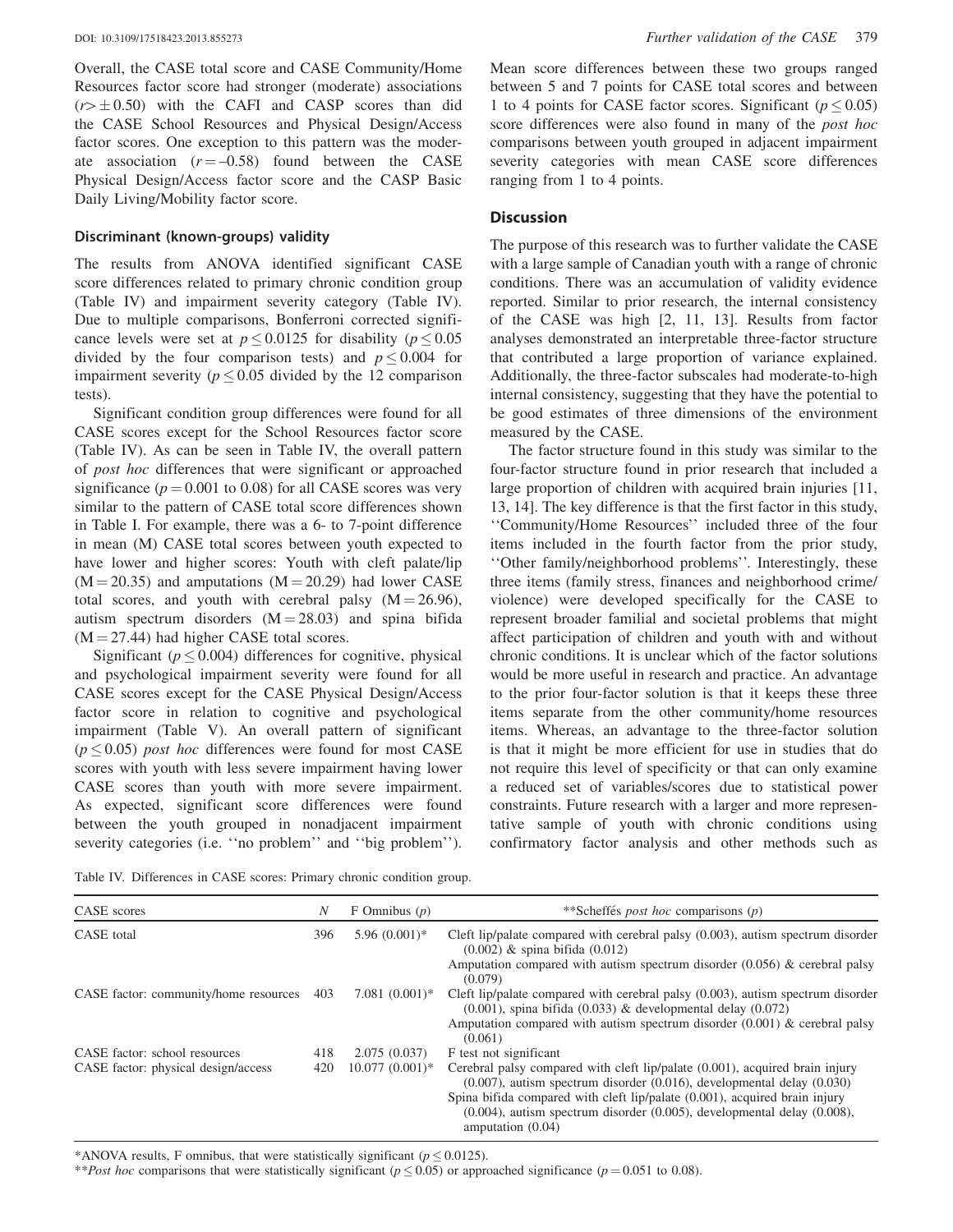#### <span id="page-7-0"></span>380 G. Bedell & J. McDougall Dev Neurorehabil, 2015; 18(6): 375-382

Table V. Differences in CASE scores: Impairment severity category.

| Impairment                         | No problem<br>mean (SD) | Little problem<br>mean $(SD)$ | Big problem<br>mean $(SD)$ | F omnibus $(p)$ | Scheffés post hoc<br>comparisons $(p)$                                            |
|------------------------------------|-------------------------|-------------------------------|----------------------------|-----------------|-----------------------------------------------------------------------------------|
| Cognitive (problem solving)        | $n = 150$               | $n = 140$                     | $n = 106$                  |                 | Severity category differences                                                     |
| CASE: Total                        | 23.34 (5.89)            | 25.84 (6.13)                  | 28.66 (6.98)               | 22.37 (0.001)*  | No to Little $(0.003)$ **<br>No to Big $(0.001)$ **<br>Little to Big $(0.003)$ ** |
| CASE: Community/Home Resources     | 11.93(3.35)             | 13.69 (3.66)                  | 15.70 (4.26)               | 32.61 (0.001)*  | No to Little $(0.001)$ **<br>No to Big $(0.001)$ **<br>Little to Big $(0.001)$ ** |
| <b>CASE: School Resources</b>      | 5.11(1.62)              | 5.81(2.10)                    | 6.35(2.33)                 | $13.00(0.001)*$ | No to Little $(0.009)$ **<br>No to Big $(0.001)$ **<br>Little to Big $(0.101)$    |
| CASE: Physical Design/Access       | 6.34(1.93)              | 6.42(1.83)                    | 6.79(2.07)                 | 1.88(0.153)     | F test not significant                                                            |
| Physical (movement)                | $n = 99$                | $n = 156$                     | $n = 140$                  |                 | Severity category differences                                                     |
| CASE: Total                        | 22.47 (5.25)            | 24.56 (5.82)                  | 29.15 (6.78)               | 39.60 (0.001)*  | No to Little $(0.028)$ **<br>No to Big $(0.001)$ **<br>Little to Big $(0.001)$ ** |
| CASE: Community/Home Resources     | 11.96 (3.56)            | 13.10 (3.68)                  | 15.27 (4.06)               | 24.75 (0.001)*  | No to Little $(0.061)$<br>No to Big $(0.001)$ **<br>Little to Big $(0.001)$ **    |
| <b>CASE: School Resources</b>      | 5.13 (1.68)             | 5.59(2.01)                    | 6.20(2.23)                 | $9.03(0.001)*$  | No to Little $(0.196)$<br>No to Big $(0.001)$ **<br>Little to Big $(0.028)$ **    |
| CASE: Physical Design/Access       | 5.45(0.87)              | 5.96 (1.48)                   | 7.78 (2.19)                | 73.57 (0.001)*  | No to Little $(0.056)$<br>No to Big $(0.001)$ **<br>Little to Big $(0.001**)$     |
| Psychological (anxiety/depression) | $n = 219$               | $n = 124$                     | $n = 52$                   |                 | Severity category differences                                                     |
| CASE: Total                        | 23.92 (5.89)            | 27.19 (7.09)                  | 29.15 (6.13)               | 19.91 (0.001)*  | No to Little $(0.001)$ **<br>No to Big $(0.001)$ **<br>Little to Big $(0.173)$    |
| CASE: Community/Home Resources     | 12.48(3.51)             | 14.29 (4.12)                  | 16.48 (3.98)               | $27.16(0.001)*$ | No to Little $(0.001)$ **<br>No to Big $(0.001)$ **<br>Little to Big $(0.002)$ ** |
| <b>CASE: School Resources</b>      | 5.30(1.82)              | 6.05(2.18)                    | 6.39(2.30)                 | $9.84(0.001)*$  | No to Little $(0.003)$ **<br>No to Big $(0.001)$ **<br>Little to Big $(0.556)$    |
| CASE: Physical Design/Access       | 6.27(1.83)              | 6.87(2.04)                    | 6.50(2.03)                 | 3.98 (0.019)    | F test not significant                                                            |

\*ANOVA results, F omnibus, that were significant ( $p \le 0.004$ ).

\*\**Post hoc* comparisons that were significant ( $p \le 0.05$ ).

structural equation modeling might offer additional insights here [[22\]](#page-9-0).

The pattern of associations found between the CASE scores and scores from the CASP and CAFI provided evidence of convergent validity. Similar to others studies, youth with higher CASE scores (more problematic environment) had lower CASP scores (less extent or more restricted participation) and higher CAFI scores (more severe impairment) [[2, 11–14, 17, 18\]](#page-9-0). Additionally, the magnitude of the correlations among CASE scores and other scores provided further validity evidence. For example, it is likely that the CASE total score and CASE Community/Home Resources factor score had stronger (i.e. moderate) associations with the other scores because these two CASE scores had more items and thus greater coverage of environmental factors. Moreover, the similar moderate association found between the CASE Physical Design/Access factor score and the CASP Basic Daily Living/Mobility factor score was validating given that youth who experience physical design/access problems would likely have more restricted participation in activities that require greater physical functioning [\[1](#page-9-0), [5, 6](#page-9-0)].

This was the first study to comprehensively examine discriminant validity of the CASE in children or youth with a range of chronic conditions. Significant differences in CASE scores existed for condition and impairment severity, but not for age or gender. In one study, Bedell [\[11](#page-9-0)] found significant CASE total score differences in between children and youth with chronic conditions (the majority had an ABI) and children without conditions, but did not examine age, gender or impairment. Chen and Bedell [[23\]](#page-9-0) also found CASE total score differences according to type and severity of impairment in children and youth with ABI with children with no or less severe physical, cognitive and psychological impairments having lower CASE scores than children with more severe and multiple impairments.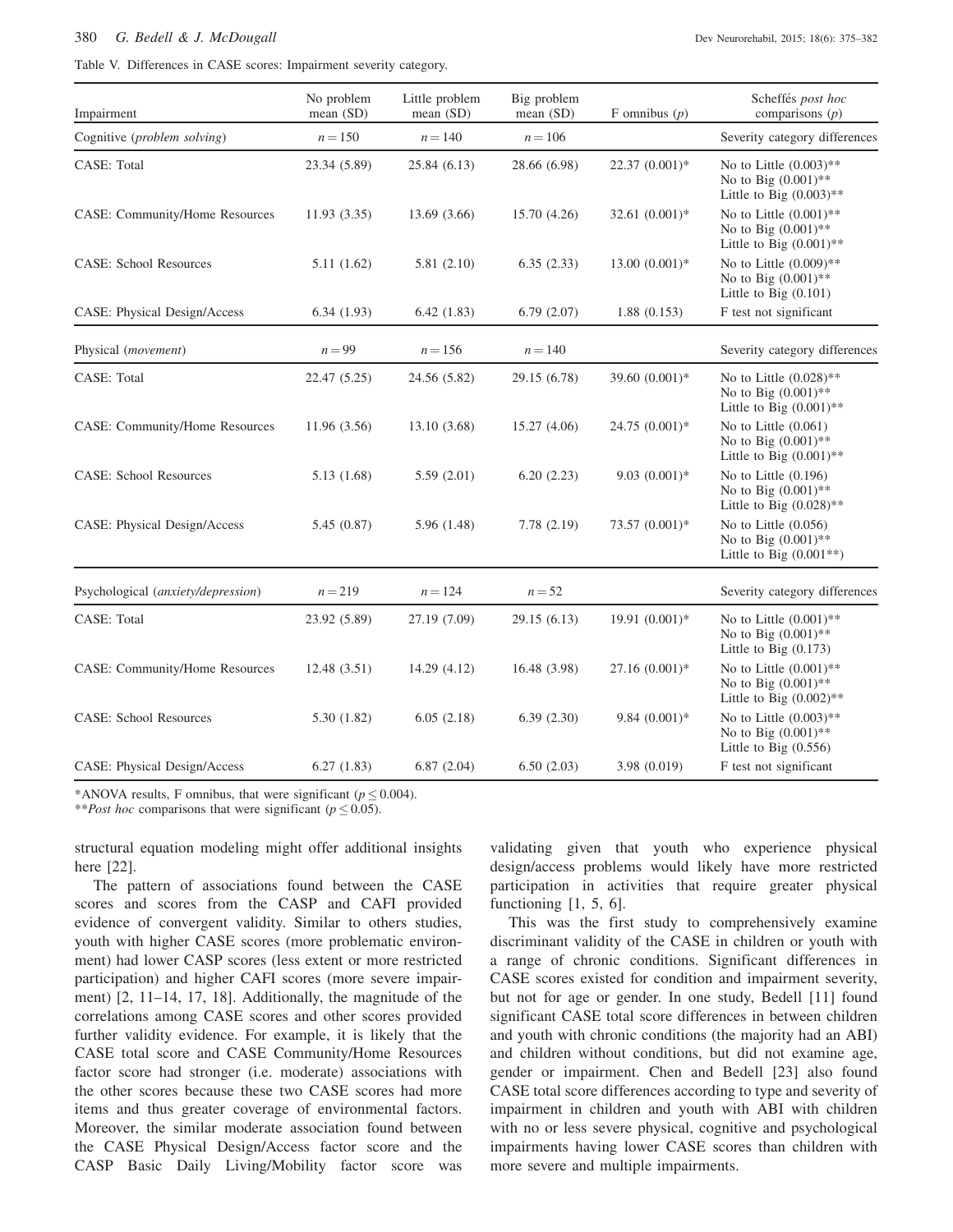The *post hoc* comparison tests provided further discriminant validity evidence. Youth with conditions who were expected to have greater physical and social environmental problems due to greater physical and social impairment (e.g. cerebral palsy, autism spectrum disorder, spina bifida), had higher CASE scores than youth who were expected to have less environmental problems (e.g. cleft lip/palate, amputation). The 5- to 7-point difference found in mean scores between these groups reflects a potentially clinically important difference (i.e. a difference in impact on at least three environmental problems) given that each CASE item is rated on a 3-point scale. However, these results should be viewed with caution given the unequal representation of chronic conditions in the sample.

One plausible explanation for why the post hoc comparison tests for the CASE School Resources factor score were not significant for condition is that schools often provide a range of environmental accommodations and services to support all students' participation in the least restrictive environment regardless of type of primary condition. Another explanation is that the School Resources factor score had the fewest number of items and may not have been sensitive enough to detect significant condition group differences.

Overall, significant ( $p \leq 0.004$ ) differences in CASE scores were found in relation to severity of cognitive, physical and psychological impairment. The only exception here was that there were no significant differences found on the CASE Physical Design/Access factor score for youth with cognitive (problem solving/judgment) and psychological (e.g. anxiety and depression) impairment. This result was validating because physical design/access is not often identified as a problem affecting youth with cognitive or psychological impairment [\[2](#page-9-0), [13](#page-9-0), [14, 17, 18](#page-9-0)]. Post hoc differences were found for all other CASE scores with youth with less severe impairment generally having lower CASE scores than youth with more severe impairment. As anticipated, except for the prior noted exception, youth with no cognitive, physical or psychological impairment consistently had significantly lower CASE scores than youth with the most severe impairments in these three areas. Mean differences in CASE scores between these two groups ranged between 1 and 5 points, with a greater magnitude of difference found in scales with the most items (CASE Total and CASE Community/Home Resources).

#### Limitations and future research directions

Although the results are promising, there were study design features that limited their generalizability and definitive conclusions that could be made about them. For example, there were unequal numbers of youth represented in each of the nine chronic conditions, reduced power to potentially detect significant *post hoc* differences among these nine groups of youth, and lack of data on race, ethnicity and socioeconomic status. Also, the majority of the youth had cerebral palsy and was mainly from English-speaking families living in Ontario, Canada. Thus, further testing with more diverse and representative samples is needed.

Additionally, the study did not examine the test–retest reliability of the CASE in this study given that this was not the focus of the larger study. In previous research, the CASE total score was shown to have moderately good test–retest reliability [[11–13\]](#page-9-0). However, more research is still needed to assess the relative stability of all CASE scores in children and youth with disabilities to have greater confidence that changes in scores over time or after intervention are a reflection of actual changes in the physical, social and attitudinal environment (i.e. responsiveness). Another potential limitation in this study is that the correlations among the CASE, CASP and CAFI scores (i.e. evidence of convergent validity) might have been inflated due to shared method variance given that they were completed as part of a single assessment schedule. Thus, future research is needed to assess correlations between CASE scores and scores from other environmental measures (i.e. concurrent validity evidence).

The CASE only provides quantitative ratings that reflect environmental barriers and even though the CASE includes open-ended questions asking families to report on environmental supports and strategies, ratings for environmental supports are not provided. Therefore, stakeholders interested in obtaining quantitative ratings on environmental supports would need to consider other promising measures that assess environmental supports or both supports and barriers [[1, 9](#page-9-0), [10, 24, 25](#page-9-0)].

Finally, because the CASE is completed by parents or primary guardians, the scores reported in this study only reflect parent perspectives. It is likely that the perspectives of youth would differ somewhat from their parents [[4, 16](#page-9-0)]. Even though it is recommended that parents consider their youth's perspectives, parents probably differed in the extent to which they did this in this study. Future research with the CASE might include providing more explicit guidelines to parents for inclusion of the youth's perspective and/or developing a youth-report version of the CASE similar to what was done with the CASP [[16\]](#page-9-0). Having the perspectives of the parent and youth, as well as other key people involved in the youth's life, would likely result in a more consistent and collaborative approach for addressing environmental factors to support the participation of youth with chronic conditions and disabilities [[4, 16](#page-9-0)].

#### **Conclusions**

The accumulation of validity evidence found in this study as well as prior research findings [\[2](#page-9-0), [11–14](#page-9-0), [16–18](#page-9-0)] suggests that the CASE is a promising measure for youth with a range of chronic conditions. Further psychometric testing is suggested to confirm the three-solution factor structure found in the study, assess test–retest reliability and examine the responsiveness of the scores over time. Also, future testing is needed to show whether the CASE total and CASE factor scores are useful across more diverse and representative samples in terms of chronic condition/disability, race, ethnicity, socioeconomic status and geographic location.

Clinicians and researchers will need to consider which CASE scores (total, subscale or item-level) to use based on the level of specificity and statistical power needed for their clinical and research needs. In addition to the three-factor subscale scores described, stakeholders might consider creating other subscale or composite scores guided by their